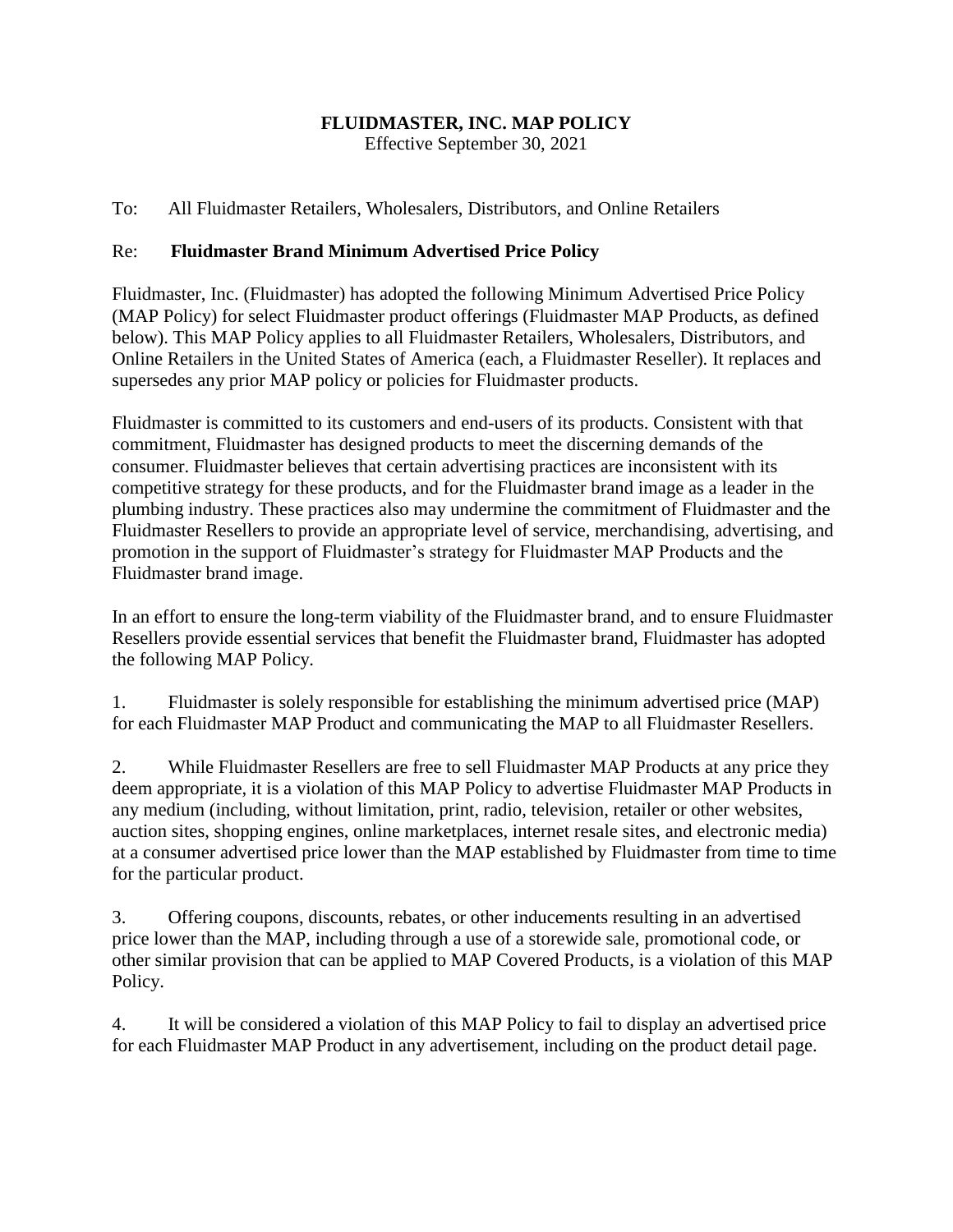5. Notwithstanding the foregoing, pricing information displayed at the final online checkout stage of a transaction is not considered "advertising" under this MAP Policy. The "final online checkout stage" is the stage when the MAP Covered Product is put into a shopping cart that contains the customer's name, shipping address, email address, and payment information. Pricing information in the "shopping cart" or "checkout" stages must be obscured technically so that it is not retrievable by shopping and pricing engines, and not displayed on search page results within the Fluidmaster Reseller's own website.

6. Fluidmaster Resellers may not modify product names, descriptions or SKU numbers on product listing pages and marketing materials, such as by omitting or modifying hyphens or other punctuation. These actions, or any other actions taken in an attempt to directly or indirectly circumvent this Policy, also violate this Policy.

7. It is not a violation to advertise that a customer may "call for price," "text for price," or "email for price" as long as no automated call, text message, or "bounce-back" email is used in response.

8. Fluidmaster reserves the right, in its sole discretion, to change the MAP generally or with respect to certain products and, if it does so, it will provide notice of such change at least thirty (30) days in advance. At Fluidmaster's sole discretion, this Policy may not apply to products that are designated as obsolete, discontinued, or used.

9. Fluidmaster Resellers are free to establish their own shipping charges, actual sale prices, and advertising policies for Fluidmaster MAP Products.

10. Failure to comply with this MAP Policy shall result in the consequences set forth in Exhibit A.

11. Notwithstanding the provisions of  $Exhibit A$ , (a) after a first violation, a failure to comply with this MAP Policy will not be treated as a violation unless it occurs (or continues) more than two (2) days after a previous violation, and (b) any violation of this MAP Policy that occurs more than twelve (12) months before the most recent violation will no longer be considered a violation for purposes of calculating the appropriate level of consequence.

12. Fluidmaster reserves the right to stop selling Fluidmaster Products to any Fluidmaster Reseller that Fluidmaster deems to be a chronic violator or that otherwise demonstrates its unwillingness or inability to comply with this MAP Policy.

13. On a limited or infrequent basis, holiday or other short-term promotion exceptions may be authorized by Fluidmaster, in advance and in its sole discretion. Any Fluidmaster Reseller that advertises a Fluidmaster MAP Product in accordance with the terms of the authorized promotion or holiday will not be deemed to have violated the MAP Policy.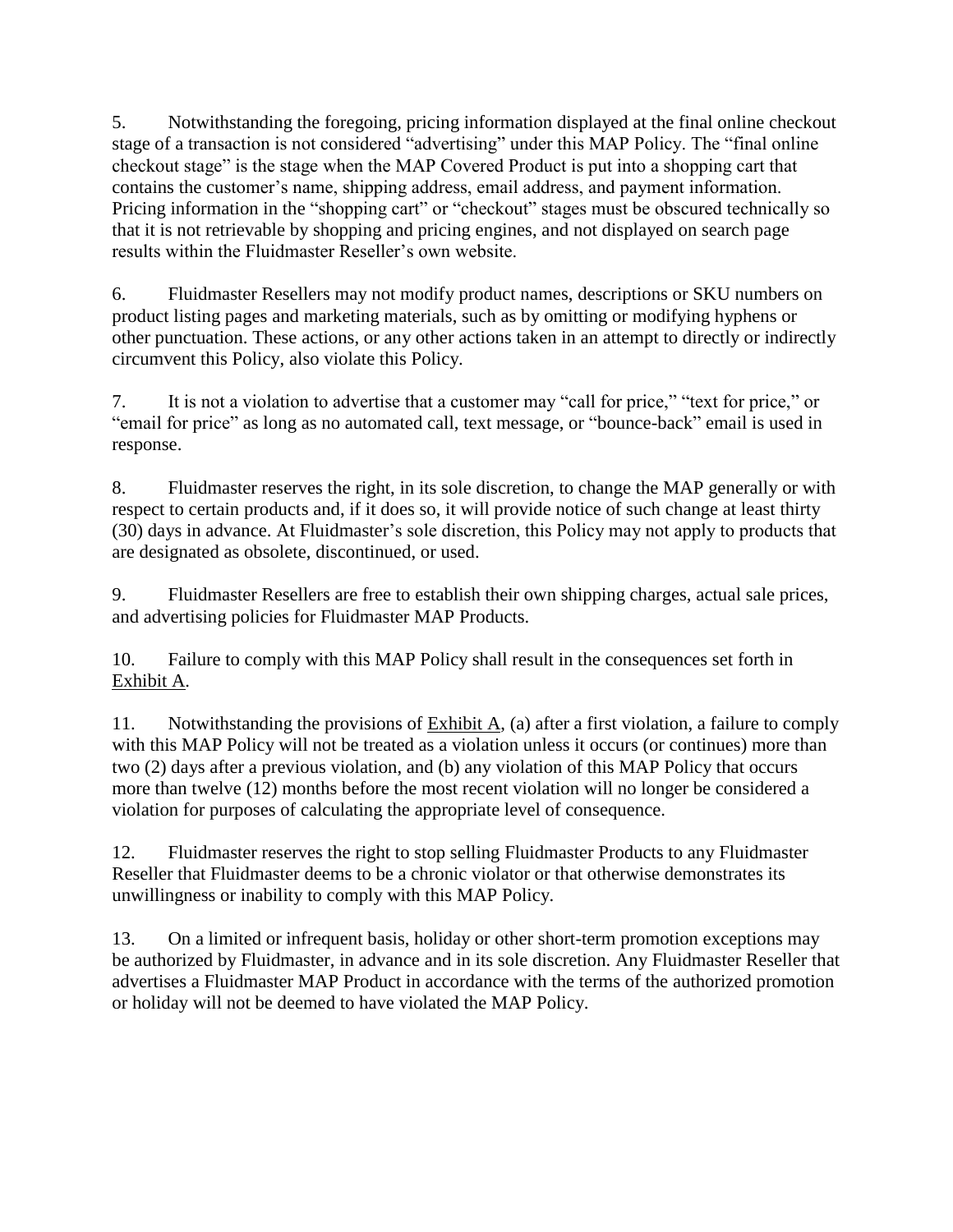This MAP Policy does not constitute an agreement between Fluidmaster and any other entity. Fluidmaster has adopted this Policy unilaterally in furtherance of its independent business strategy for its Fluidmaster brand. Each Fluidmaster Reseller is free to decide independently whether to follow this MAP Policy.

This MAP Policy is not negotiable. No Fluidmaster employee or representative is authorized to, nor will Fluidmaster, modify, interpret, grant exceptions to, or change this MAP Policy for any particular Fluidmaster Reseller. Fluidmaster alone will implement, interpret, and enforce this MAP Policy in its sole discretion and independent judgment.

Fluidmaster does not solicit or expect, nor will Fluidmaster accept, any assistance from or agreement with its customers about compliance with this MAP Policy or its implementation, interpretation, or enforcement. Any questions about this MAP Policy should be submitted in writing to Fluidmaster's MAP Policy Administrator at MAP-Policy@fluidmaster.com. Fluidmaster will accept no other form of communication from Fluidmaster Resellers regarding the MAP Policy.

Please make sure that all appropriate people in your organization receive a copy of this MAP Policy. Fluidmaster reserves the right to amend, modify, or discontinue this MAP Policy at any time, and will notify all Fluidmaster Resellers of any such amendment, modification, or discontinuation. This MAP Policy is in addition to and separate from all other Fluidmaster policies.

Thank you for your continued support of Fluidmaster products.

*Fluidmaster, Inc.*